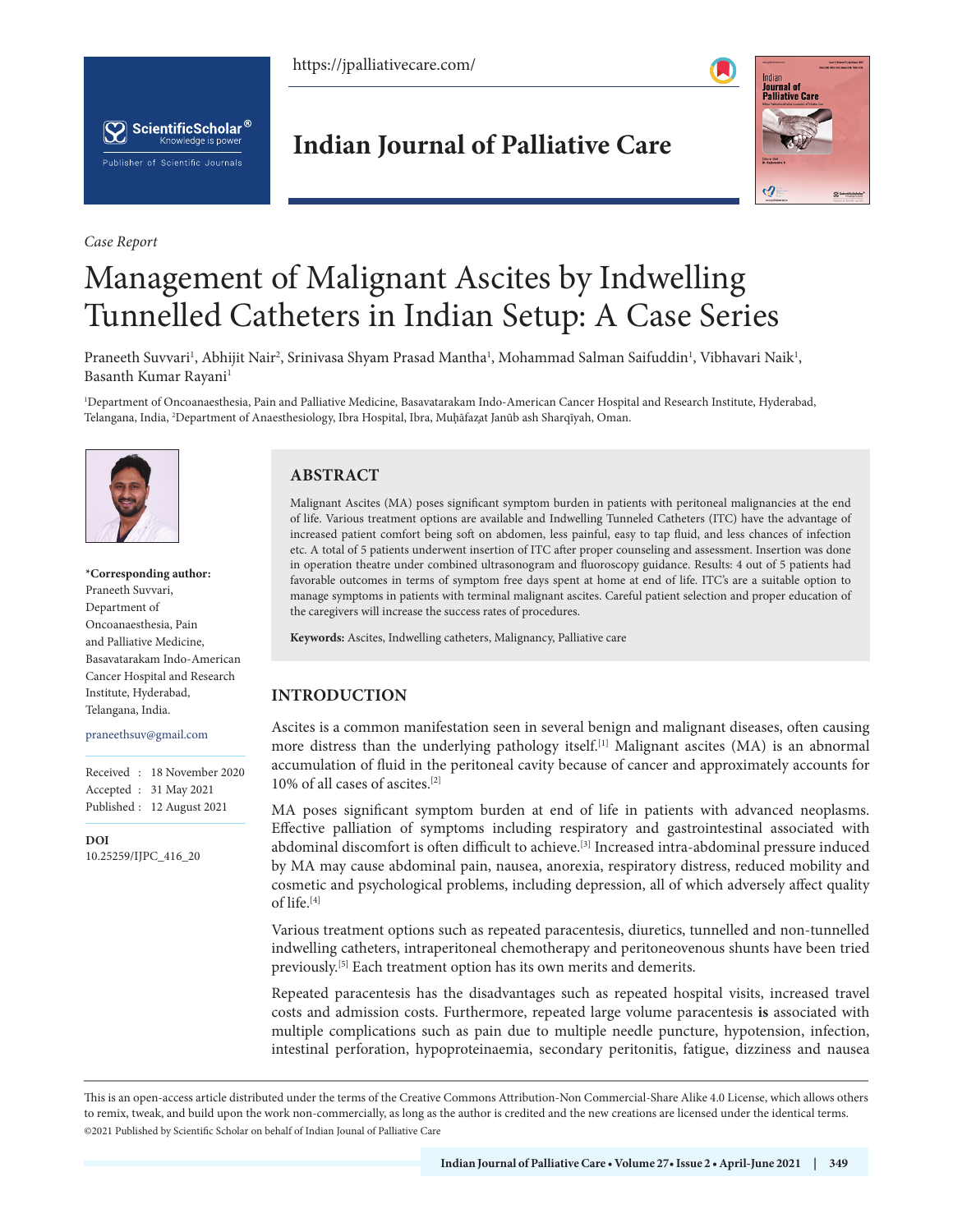contributes to the patient's dissatisfaction.<sup>[6]</sup> Patients often delay their hospital visit due to discomfort caused by procedure and wait till they experience a high level of pain and abdominal distension before scheduling their next visit. Frequent hospital visits not only affect the quality of life of the patient but also increase the caregiver burden.<sup>[7,8]</sup>

Tunnelled indwelling catheters are designed to remain *in situ* indefinitely for the remaining lifespan of the patient. The polyester cuff in the tunnelled portion of the catheter promotes tissue fibrosis, reduces chances of infection and avoids inadvertent catheter dislodgement. Tunnelling of the catheter is believed to reduce infection risks, though this has not been formally tested. The one-way valve at the distal end of the catheter permits drainage of ascitic fluid: The catheter can be 'opened' and connected to drainage devices when needed, while at other times, the patient can continue usual daily activities with the catheter capped off. [9] This permits home drainage of ascitic fluid and improved comfort level for the patient. Disadvantages with these catheters are high costs and limited availability in our country.

The purpose of this case series is to put forward our experiences in managing patients with terminal MA using indwelling tunnelled catheters (ITCs) (Rocket IPC Mini, USA).

#### **CASE REPORT**

Any patient requiring frequent tapping was counselled about the procedure. As the catheter is costly, patients are already drained off money for treatment and it is not covered in the government scheme in our state, we usually get few patients who eventually agree for the procedure. Most of the patients have been tried with chemotherapy or radiation before referral for our pain clinic for catheter insertion. Five patients with MA requiring repeated paracentesis were selected for ITC insertion [Table 1]. Patients and caregivers were initially counselled on the advantages of ITC and the costs of insertion. They were shown videos on how to drain the fluid at home by maintaining aseptic precautions while draining fluid. Written informed consent was obtained from the patients and attenders before procedure. Screening ultrasound was done a day before mark for the site of puncture and to ensure that there are no loculations of ascitic fluid in abdominal cavity. Patients were asked to have light breakfast on the morning of procedure.

#### **Insertion method**

Inside the operation theatre, abdomen was cleaned with 0.5% w/v chlorhexidine and adequate drapes were applied.

| Table 1: Details of the patients who were managed with indwelling tunneled catheters. |                                                                                |                                                                                                           |                                                |                                                                                                                                                                                                                                                                                                                                                                                                            |  |  |
|---------------------------------------------------------------------------------------|--------------------------------------------------------------------------------|-----------------------------------------------------------------------------------------------------------|------------------------------------------------|------------------------------------------------------------------------------------------------------------------------------------------------------------------------------------------------------------------------------------------------------------------------------------------------------------------------------------------------------------------------------------------------------------|--|--|
|                                                                                       | S. No. Diagnosis                                                               | <b>Previous treatment</b>                                                                                 | No. of living<br>days with<br>catheter in situ | Complications/side effects/comments                                                                                                                                                                                                                                                                                                                                                                        |  |  |
| 1                                                                                     | Ca stomach                                                                     | Distal subtotal radical<br>gastrectomy followed by<br>FLOT chemotherapy                                   | 1                                              | 1. Patient had recurrence of pleural effusion and ARDS<br>next day after insertion of peritoneal catheter. Caregivers<br>opted for supportive care and refused pleural tap<br>2. Patient expired in medical ICU                                                                                                                                                                                            |  |  |
| 2                                                                                     | Ca lung relapse                                                                | Right upper lobectomy<br>followed by 6 cycles<br>pemetrexed + carboplatin f/b<br>pemetrexed + gemcitabine | 43                                             | 1. Slight discomfort on sleeping on same side of catheter<br>2. Comfortably died at home                                                                                                                                                                                                                                                                                                                   |  |  |
| 3                                                                                     | Ca pancreas<br>with liver<br>metastasis                                        | Received radical RT 30<br>fractions to abdomen by<br>TomoTherapy                                          | 57                                             | 1. Patient had pericatheter leak of ascites fluid at catheter<br>entry site on day 7. Managed with applying a suture<br>around catheter<br>2. Comfortably died at home                                                                                                                                                                                                                                     |  |  |
| 4                                                                                     | Ca stomach                                                                     | 4 cycles of Capecitabine +<br>Oxaliplatin                                                                 | 23                                             | 1. Pericatheter leak on day 10 of insertion. Managed with<br>dressing alone as leak was mild<br>2. Comfortably died at home                                                                                                                                                                                                                                                                                |  |  |
| 5                                                                                     | Hepatocellular<br>carcinoma in<br>a patient with<br>cirrhotic liver<br>disease | Started on tab. sorafenib<br>(TACE/SBRT was not<br>indicated in view of large size<br>of tumour)          | 28                                             | 1. Dilator and tear away sheath assembly got damaged<br>insertion. Surgical assistance was sought during<br>procedure<br>2. Penile and testicular swelling was noted on the 2 <sup>nd</sup><br>post-operative day. It was coincidental finding and<br>unrelated to catheter insertion<br>3. Patient developed pleural effusion after 28 days and<br>expired at home due to increasing respiratory distress |  |  |
|                                                                                       |                                                                                |                                                                                                           |                                                | FLOT: Docetaxel, oxaliplatin, leucovorin and 5-fluorouracil, ARDS: Acute respiratory distress syndrome, Ca: Carcinoma, f/b: Followed by.                                                                                                                                                                                                                                                                   |  |  |

RT: Radiotherapy, ICU: Intensive care unit, TACE: Trans-arterial chemoembolisation, SBRT: Stereotactic body radiation therapy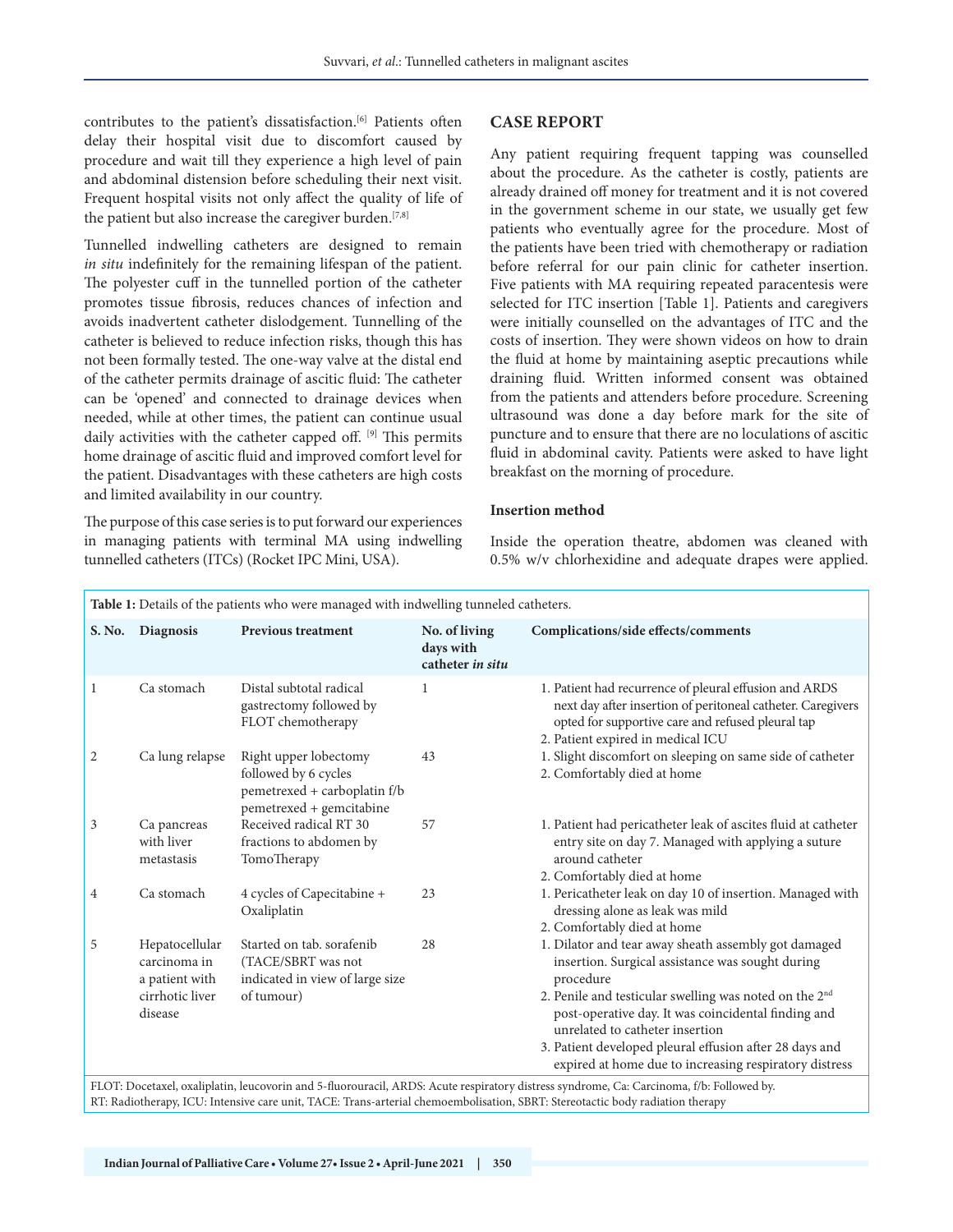The left lower quadrant of the abdomen was usually selected for the entry point of the catheter as caecum is relatively fixed on the right side. Catheter was inserted under combined ultrasound and fluoroscopic technique. Under sonographic guidance, intraperitoneal space was accessed with an 18G Chiba needle. A sample of about 10 mL of ascites fluid was collected for laboratory analysis. Under fluoroscopic guidance, stiff guidewire was advanced to the most dependent part of the pelvis and its position confirmed with fluoroscopy [Figure 1]. Small incision was given at needle insertion site and after serial dilatation of the tract, a dilator, tear away sheath assembly was placed in the peritoneal cavity over the stiff guidewire. A second incision was made approximately 5 cm superolateral to the first incision.

The local anaesthetic was injected into the tunnel tract. The metal tunnelling device was advanced through the tract with the peritoneal catheter attached to its backside. It was ensured while tunnelling that the cuff was placed in the middle of the tunnelled tract. Dilator and guide wire are then removed keeping the tear away sheath intact. A finger can be kept to occlude backflow of the peritoneal fluid. The catheter was placed in the most dependent part of the pelvic cavity through the peel-away sheath, and then, the peel-away sheath was removed. The skin was closed with primary suturing and protective dressing was applied [Figure 2].

After the completion of procedure, the patient was shifted to recovery area, and in the presence of patient attender, drainage procedure was explained again and demonstrated [Figure 3]. Three–4 litres of ascitic fluid were drained and patients were discharged after 1 h of observation. Frequency of drainage at home was guided based on patient symptom burden. Patients were provided pain clinic telephone number and were advised to contact for any queries.

#### **DISCUSSION**

Peritoneal dialysis catheter was first reported for palliation of MA by interventional radiologists in 2001.[10] Several



We selected five patients for catheter insertion [Table 1]. Except in one patient, we had favourable outcomes in other four patients. The patient in whom we did not have good outcome had a coexisting pleural effusion which was not symptomatic till the day of procedure. He had relief in abdominal distension, pain and breathlessness immediately after procedure, but it was short lived. He was shifted to ICU day after the procedure with exacerbation of breathlessness and not able to maintain saturation with oxygen and facemask. On imaging, he had pleural effusion with acute respiratory distress syndrome. The family opted for supportive care and the patient died in intensive care unit subsequently.



**Figure 2:** Tunnelled catheter in place with entry and exit sites and after applying protective dressing. A: Catheter entry point, B: Catheter exit point, C: Protective dressing.



**Figure 1:** Guidewire placed in the most dependant part of pelvis as visualised by fluoroscopy. PS: Pubic symphysis, GW: Guidewire.



**Figure 3:** Drainage catheter is attached to tunnelled catheter and ascitic fluid being drained. DC: Drainage catheter.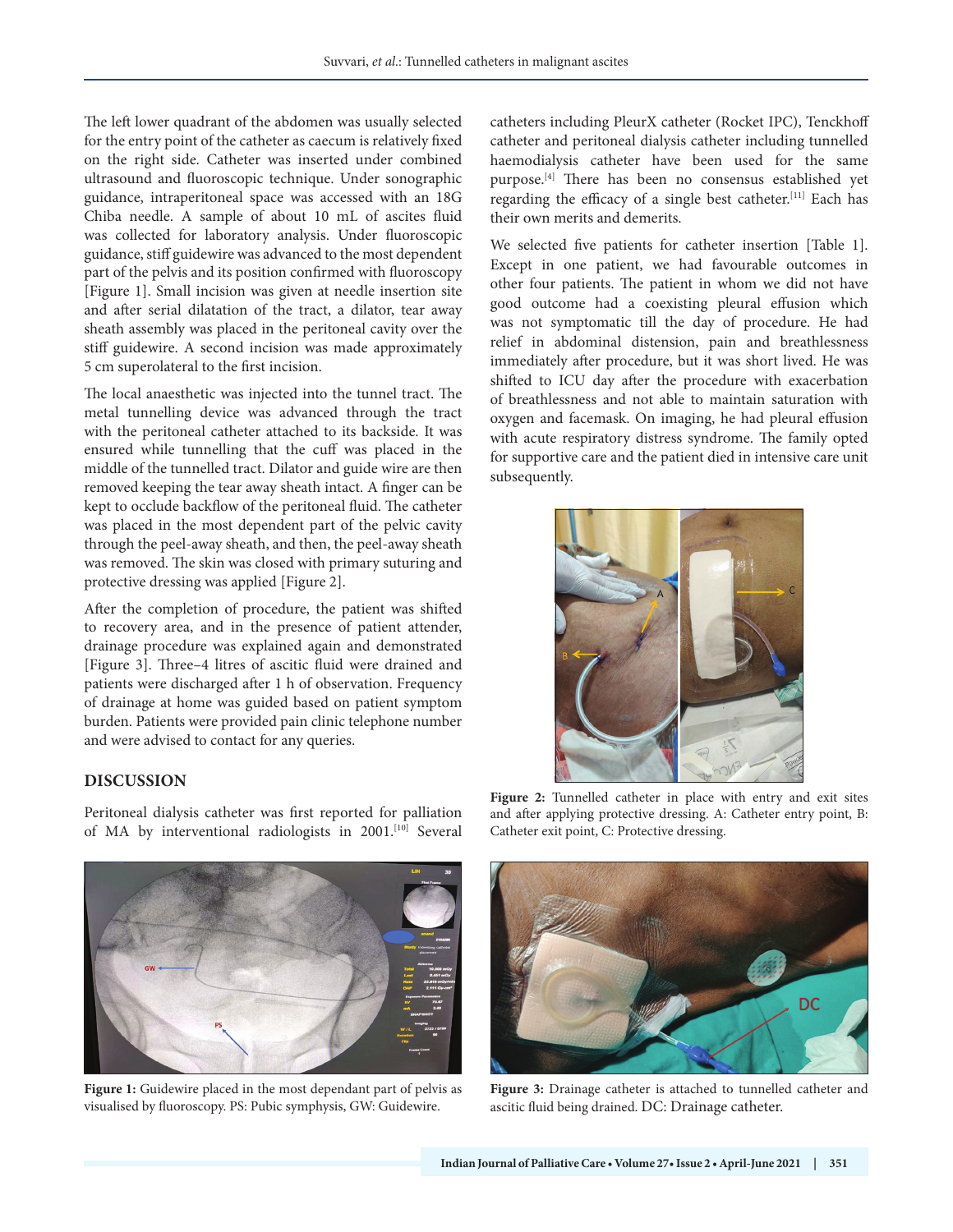In one patient, dilator and tear away sheath assembly got damaged during railroading over the guidewire in operation theatre. Surgical assistance was sought during procedure for catheter insertion. Vascular forceps was used to dilate over the guidewire to accommodate the catheter and catheter was later threaded over the guidewire manually. In the same patient, penile and testicular swelling were noted on the 2nd post-operative day. There was no problem during micturition and no pain in the affected area. No redness or signs of inflammation were noted during clinical examination of testis. Ultrasound testis revealed extensive scrotal wall oedema and minimal hydrocoele. The patient was advised scrotal support and advised to elevate testis and penis with a folded towel underneath to reduce the swelling. We initially suspected one eye of drainage catheter to be misplaced within the subcutaneous tissue and causing the oedema. To rule out whether one draining eye of catheter is misplaced in subcutaneous tissue, we have injected Gastrografin dye ® (diatrizoate meglumine and diatrizoate sodium solution) and checked the catheter position with fluoroscopy imaging. Dye spread was noted only in peritoneal cavity. The patient was counselled about scrotal elevation and sent to home. On follow-up, the swelling reduced on the 5th post-operative day and was found to be unrelated to catheter insertion.

None of the patients had catheter site infections. They were advised to change protective dressing every 3–5 days with adequate aseptic precautions that can be followed at home. Two patients had slight pericatheter leak that was managed with securing a suture around the leak site and applying Truseal (N-Butyl-2-Cyanoacrylate gel) later at the same site. One patient complained of pain on sleeping on the same side of catheter. Catheter site was inspected but there were no signs of infection. The patient was counselled to sleep on opposite side. All the patients had concomitant pain which was managed according to the WHO analgesic ladder.[12]

Narayanan *et al*., in 2014, published a retrospective study in 38 patients in whom PleurX catheter was used to manage MA. Complications in their patients were, three had pain, two had infections, two reported leakage, two catheters had to be removed due to insufficient drainage, one accidental catheter removal and one patient had sleep disturbance.<sup>[13]</sup> In a prospective analysis by Tapping *et al*.; out of 28 patients, five had discomfort with erythema and discharge, there were four accidental dislodgements, one had leakage and one patient reported incision site hernia.[14] Meier *et al*. in a retrospective case series of 20 patients reported six transient soreness, two leakage and one dislocation.<sup>[15]</sup> Although we have reported similar complications compared to the previous studies, we could not compare the incidences of complications in

our study population with other authors as our analysis has been done only in five patients.

#### **CONCLUSION**

ITCs are a suitable option to manage symptoms in patients with terminal MA. Careful patient selection and proper education of the caregivers will increase the success rate of procedures. Drawbacks of ITCs are its high costs, limited availability and expertise needed to perform the procedure. Patients should be counselled regarding possibility of pericatheter leaks which is although distressing and can be managed by conservative measures.

#### **Declaration of patient consent**

Patient's consent not required as there are no patients in this study.

#### **Financial support and sponsorship**

Nil.

#### **Conflicts of interest**

There are no conflicts of interest.

#### **REFERENCES**

- 1. Orsi F, Grasso RF, Bonomo G, Monti C, Marinucci I, Bellomi M. Percutaneous peritoneovenous shunt positioning: Technique and preliminary results. Eur Radiol 2002;12: 1188-92.
- 2. Becker G, Galandi D, Blum HE. Malignant ascites: Systematic review and guideline for treatment. Eur J Cancer 2006;42: 589-97.
- 3. Sabatelli FW, Glassman ML, Kerns SR, Hawkins IF Jr. Permanent indwelling peritoneal access device for the management of malignant ascites. Cardiovasc Intervent Radiol 1994;17:292-4.
- 4. Kaya A, Nas OF, Erdogan C. Tunneled peritoneal catheter placement in palliation of malignant ascites: A study with two different types of catheters. Biomed Res Int 2019;2019:4132396.
- 5. Ammouri L, Prommer EE. Palliative treatment of malignant ascites: Profile of catumaxomab. Biologics 2010;4:103-10.
- 6. Sangisetty SL, Miner TJ. Malignant ascites: A review of prognostic factors, pathophysiology and therapeutic measures. World J Gastrointest Surg 2012;4:87-95.
- 7. Suvvari P, Nair A, Anne P, Rayani BK. Innovative method to deal with pericatheter leak in home-based management of malignant ascites. Indian J Palliat Care 2020;26:394.
- 8. Ratre BK, Suvvari P, Hoda W, Roychoudhury P, Bharti SJ, Bhatnagar S. Central Venous catheter as peritoneal indwelling catheter for the management of recurrent malignant ascites: A case series. Indian J Palliat Care 2019;25:57-60.
- 9. Boshuizen RC, Thomas R, Lee YC. Advantages of indwelling pleural catheters for management of malignant pleural